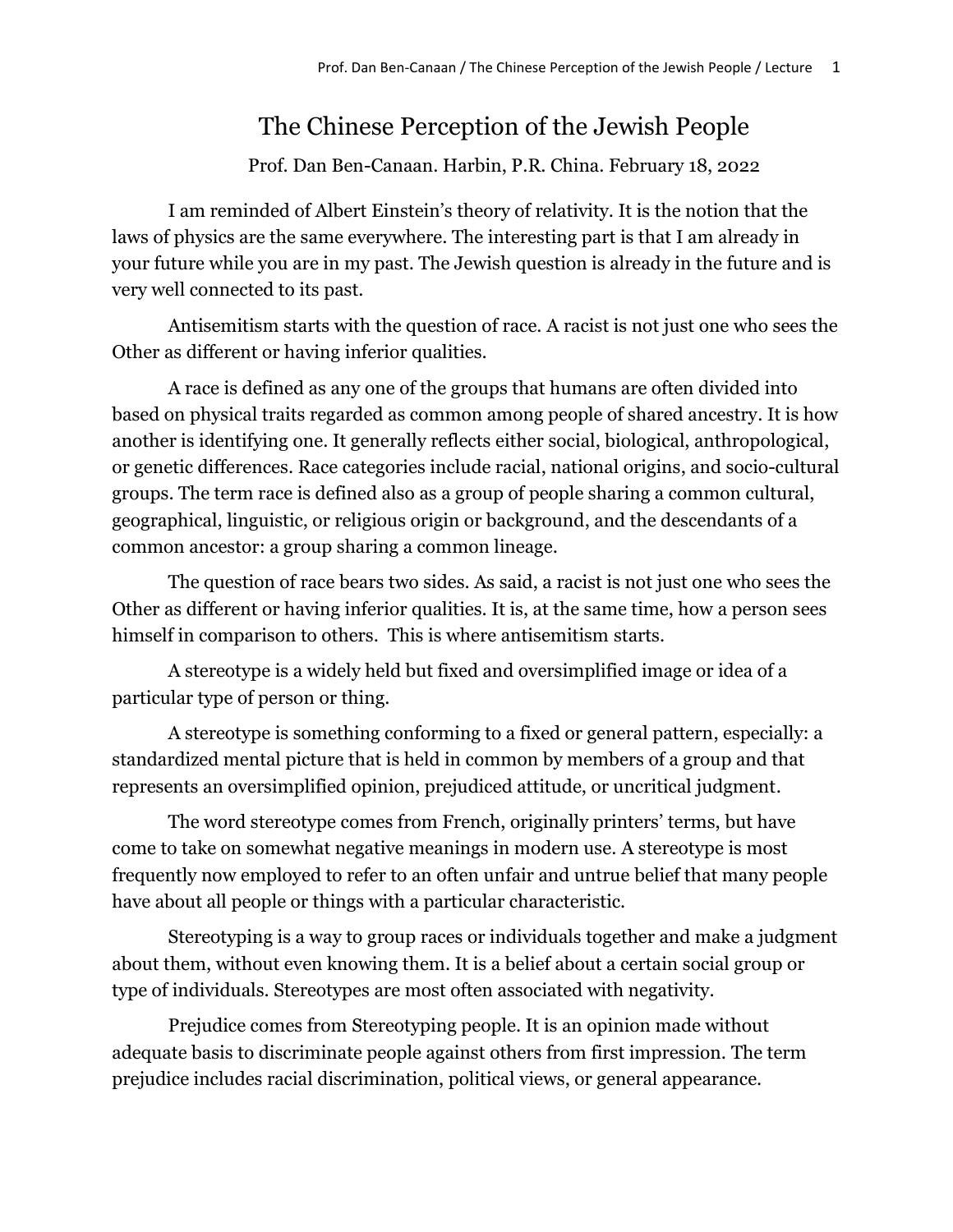Some may argue that they see a group of people with "positive" stereotypes. But these are no more valid than negative ones, despite how they may sound. The practice of grouping people with similar traits together leaves little or no room for interpersonal differences. Positive stereotypes can generate expectations and standards that are essentially false and unrealistic. In this sense, stereotype comes with negative meaning.

Thus, stereotyping comes from prejudice, which then leads to racial beliefs.

In his book Der Judenstaat Theodor Herzl writes: "The Jewish question persists wherever Jews live in appreciable numbers. Wherever it does not exist, it is brought in together with Jewish immigrants. We are naturally drawn into those places where we are not persecuted, and our appearance there gives rise to persecution. This is the case, and will inevitably be so, everywhere, even in highly civilized countries..."

It seems that our Jewish future is being determined by a past created by others to justify and maintain their own future.

The Jewish People are vulnerable anywhere they are. Diplomacy and other means, can only smooth corners but not eradicate hatred and stereotypical notions about them.

When a fertile ground has been conditioned and cultivated, love and hate may define new agenda. It can happen anywhere when stereotypical seeds have been planted. And when the times are right, and an agenda is being replaced with another to suit a certain policy, things can get ugly.

This happens in China as well.

On August 13, 2021, the Algemeiner<sup>1</sup> reported that "a caricature of US Secretary of State Antony Blinken published by the Chinese mouthpiece state-owned Xinhua news agency, has been slammed for its explicit use of antisemitic stereotypes.<sup>2</sup>

It depicted Blinken, a Jew, towering over the Director-General of the World Health Organization and wearing a long cape decorated with a US flag, his face distinguished by the outsized "Jewish" nose favored by generations of antisemites. Two large horns were sticking out of his head, invoking an anti-Jewish stereotype from the medieval period. This linked the Jews as originators of the Coronavirus epidemic

In May 2021, the Chinese Embassy in Tokyo

posted a cartoon that showed the United States as the Grim Reaper, dressed in a "Stars and Stripes" outfit, and leaving behind a trail of blood as it walks from one door to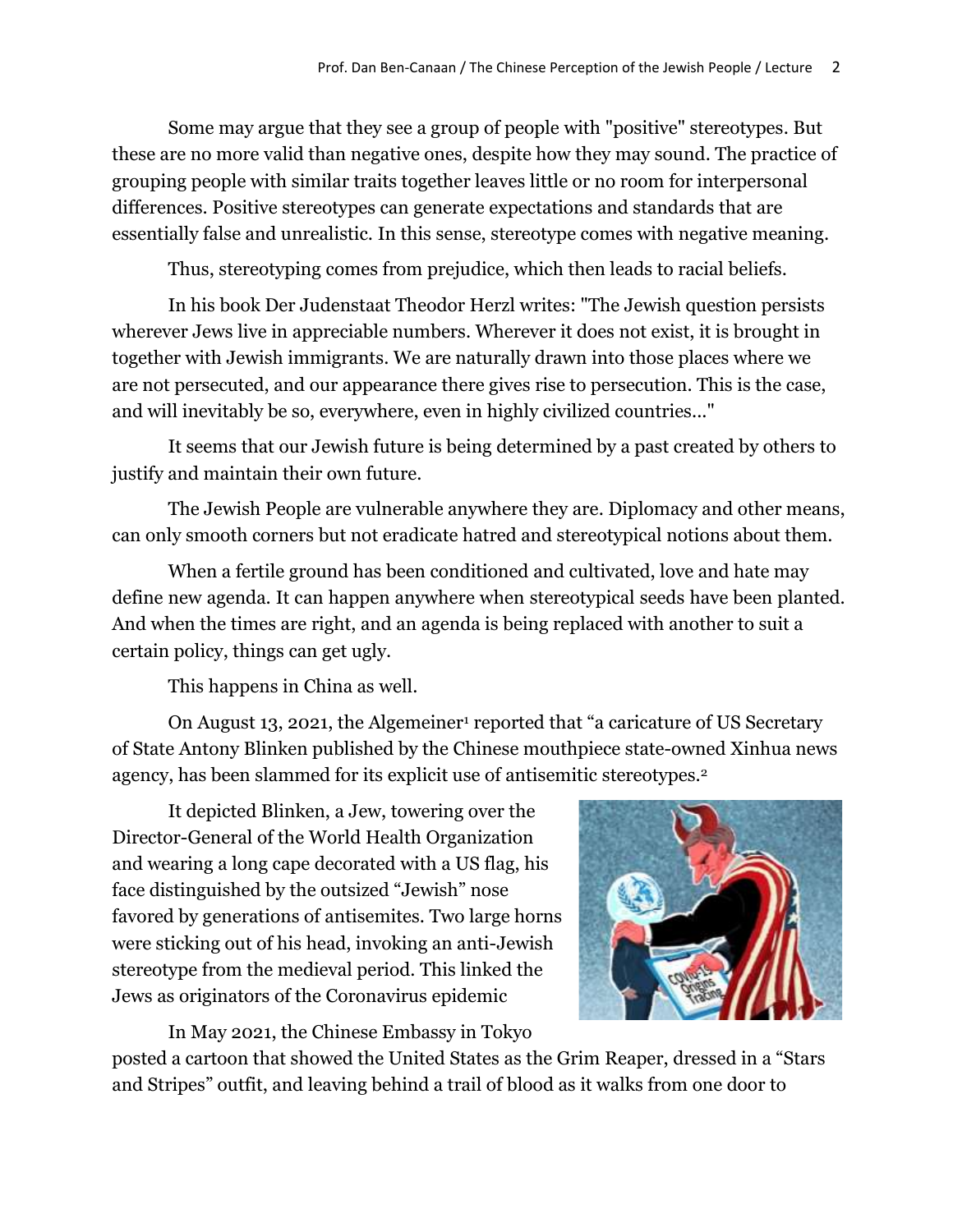another. On top of the doors are names of Middle Eastern countries, including Egypt, Syria, Libya, and Iraq. The reaper's machete is dripping blood and has the Israeli flag on it, complete with a Star of David. The image's caption said, "If the United States brought 'democracy,' it would be like this."

"It is crystal clear that there is a growing population that adopts ideas of antisemitism in China in the last 5 years. These are not organized, but can be more dangerous than those in Europe and the US because once it reaches a certain level, it can influence the decision-making of our Chinese policymakers who consider the views of the populists." <sup>3</sup> The writer, a Chinese head of a business group that aims at deepening relations with Israel, goes on to describe the reasons for the current overt antisemitic trend in China.

The Chinese think now, that the Jews are responsible for the deteriorated China-US relationship, and especially those biased sanctions against Chinese companies and government. Some Chinese think Israel is like the little brother or son of the US.

The Chinese are greatly influenced by social media, and some are looking for negative narratives of Jewish history in Europe and the Zionist movement for what they call poor Palestine. They justify the persecution of Jews, because they were annoying and greedy, and committed much money manipulation and inciting of wars.

Young Chinese are getting more nationalistic, and foreign ideology and foreigners are unpopular these days in China, so are Jews and Israel. Some irresponsible Jewish leaders, they say, are inciting conflicts by saying things about Xinjiang. And, many Business people had bad experiences working with Israelis, they spread negative stereotypical words about Israelis and Jews among the business circle.

When one types the term Jew - on **Bai-du**, the Chinese search engine, among the results, will be: Why the Jews are not welcome? Why Jews are clever and so rich? Why did the Germans expel Jews? And, why do Jews face genocide?

One 11-year-old student wrote: "Jews are dirty and should be totally dissolved, Hitler is a Hero". He is an example of an online antisemitism victim.

One of the most horrifying videos on Chinese social media carried over 26,000 comments against Jews in just one day. 4

And, the most notorious demagogue in the Chinese media, a 39-year-old person named Lu Kewen who is the founder of a Beijing online news channel, amassed a

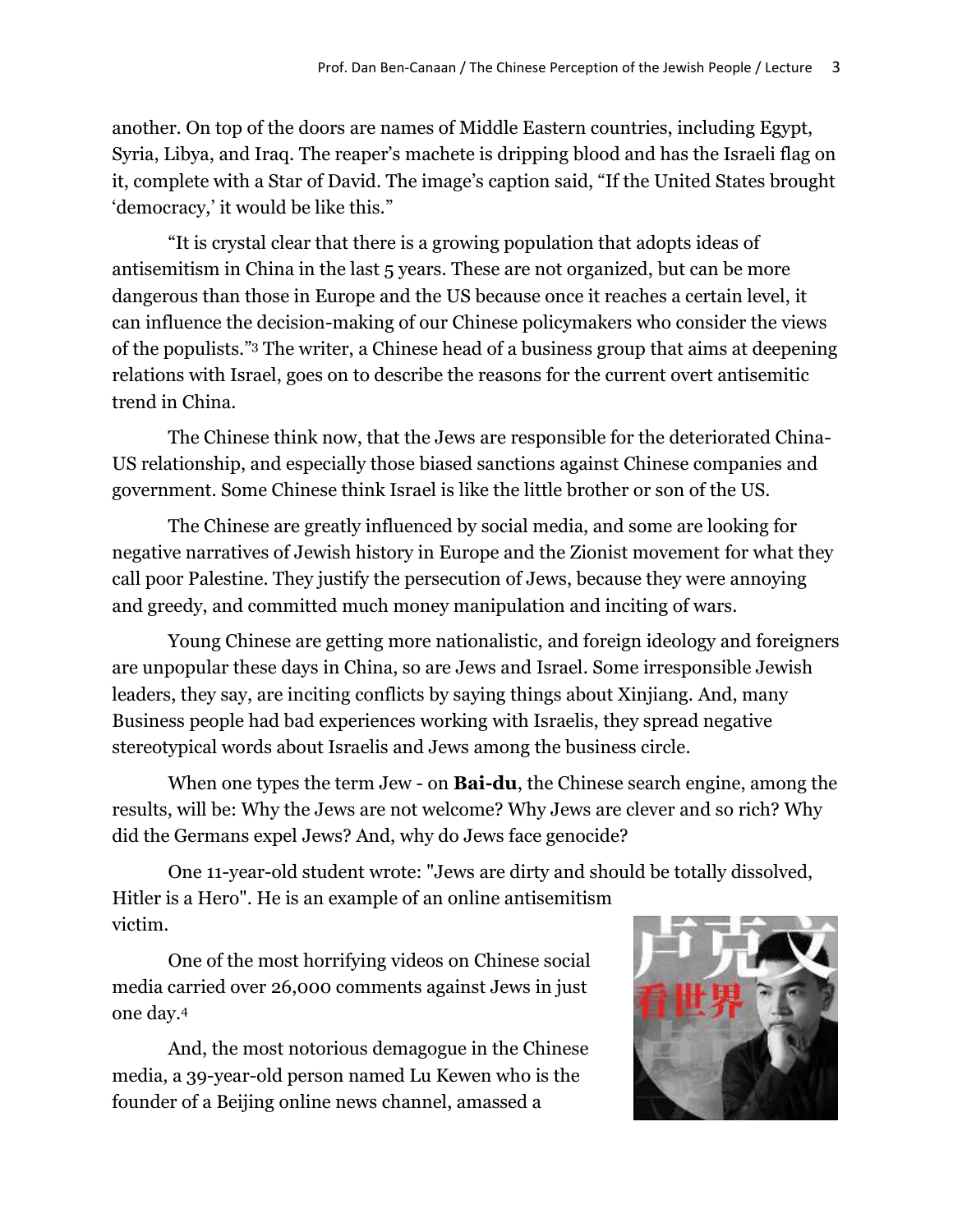following of 15 million subscribers across several mainland social media platforms. In May 2021, Lu posted an 8,000-character screed in five parts titled "What Should We Make of the Jews?" His manifesto combined antisemitic tropes from medieval Europe with more recent libels from Iran and the Middle East.<sup>5</sup>

A recent publication titled "The Relationship Between Chinese Civilization and Jewish Capital has Changed Qualitatively" by **Zhang Jie** who poses as a Senior Research Fellow at the Chinese Academy of Science, the highest governmental institution in China, drew 1,753,958 visitors in just a few days.<sup>6</sup> The man comes from a prominent family, and his father and grandfathers are well-known figures in China.

The vicious publication, that carries no references or sources, can be described as the Chinese Manifesto of the Protocols of the Elders of Zion. The article presents innuendos camouflaged as facts. Among them are "Jewish capital has behaved more like a scumbag", or "the Jewish law of the jungle prevails".

Things, then, have changed in China.

The opening-up policy and the drive to capture world leadership, as well as the elevation of nationalism with Chinese racial characteristics, have served as a catalyst to an adaptation of stereotypes and elevating these into overt antisemitism.

Ng Weng Hoong, a journalist from Vancouver Canada,

suggests that "China represents the reactionary response to others. Thus, he says, China has the potential to create a monster - a Sinofascist state. There is an invention of a fascist future for China, an ethnic-based ideology. The concept of Chinese modernity is a version of the Aryanism that Hitler and the Nazis were trying to promote with the pure German."<sup>7</sup>

# **Chinese Engagement with Hitler and the Nazis**

It is not a surprise that there was a time when the Chinese partnered with the German Nazis, as they do today with Iran.

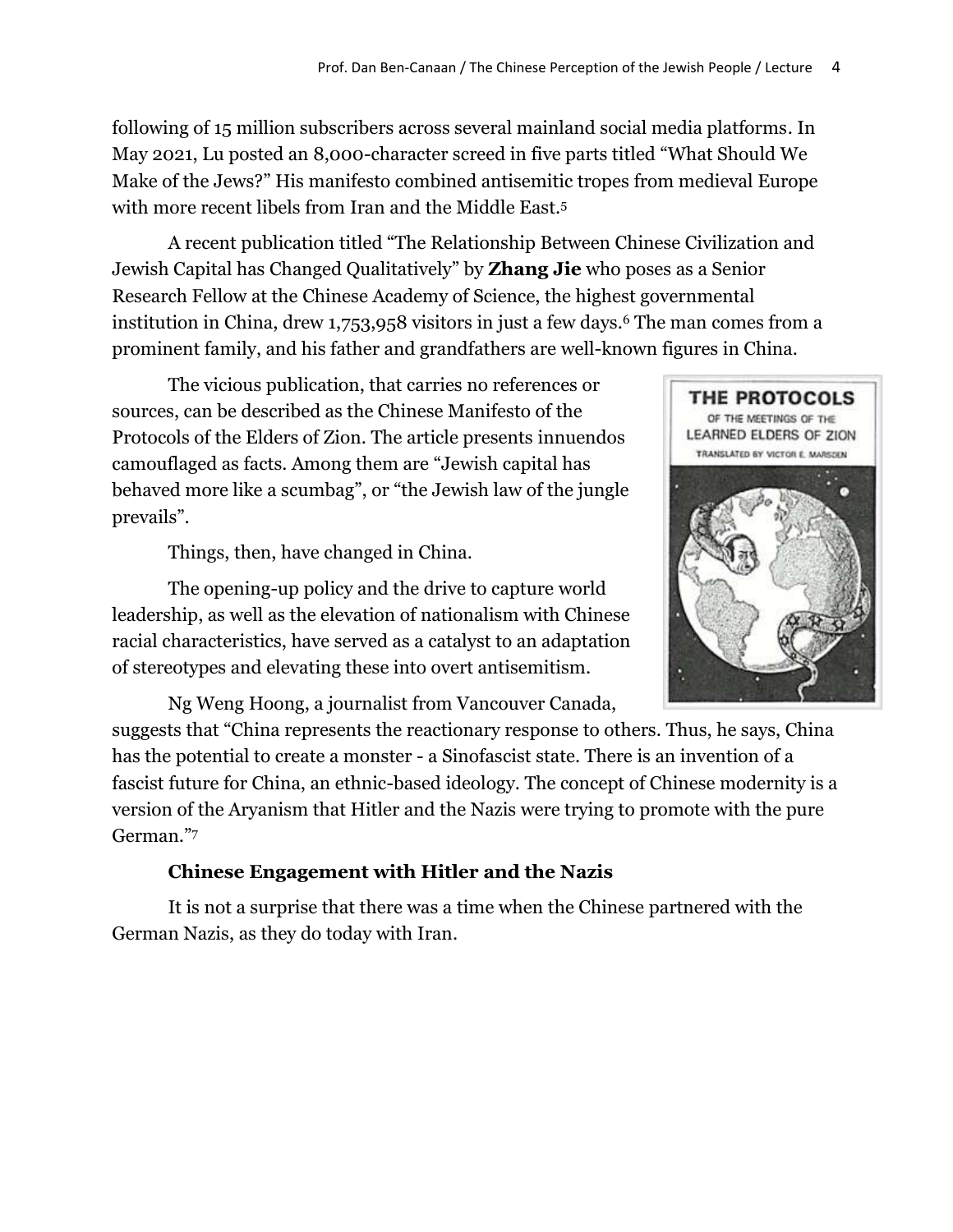China was the 'first to fight' Imperial Japan, first in 1931, when Manchuria was annexed to form Japan's Manchukuo puppet, only to be followed by a full-scale invasion in 1937. China sought foreign military assistance from any willing partners. Ironically, one of these partners was Nazi Germany. 8



Chinese pilots training in Germany. 1935

Nazi support was motivated by the economic need for China's raw materials, and the anti-communism of Chiang Kai-shek's Nationalist Party.

Even after the 1937 outbreak of the Sino-Japanese war, a significant Chinese lobby remained in Berlin, calling for a resumption of full Nazi-China ties. 9

# **Who and What is a Jew According to the Chinese?**

**Liang Qichao**, leader of the 1898 Reform at the end of the Qing Dynasty, considered the Jews as a striking contrast to the backward Chinese. After his visit to the United States in 1902, he wrote that Jewish people were the most powerful and influential immigrants in America.<sup>10</sup>

His book, "Travel to the New Land" was an explanation of who and what the Jews are:



"In the U.S. banking industry, the Jews accounted for up to 40%; and in terms of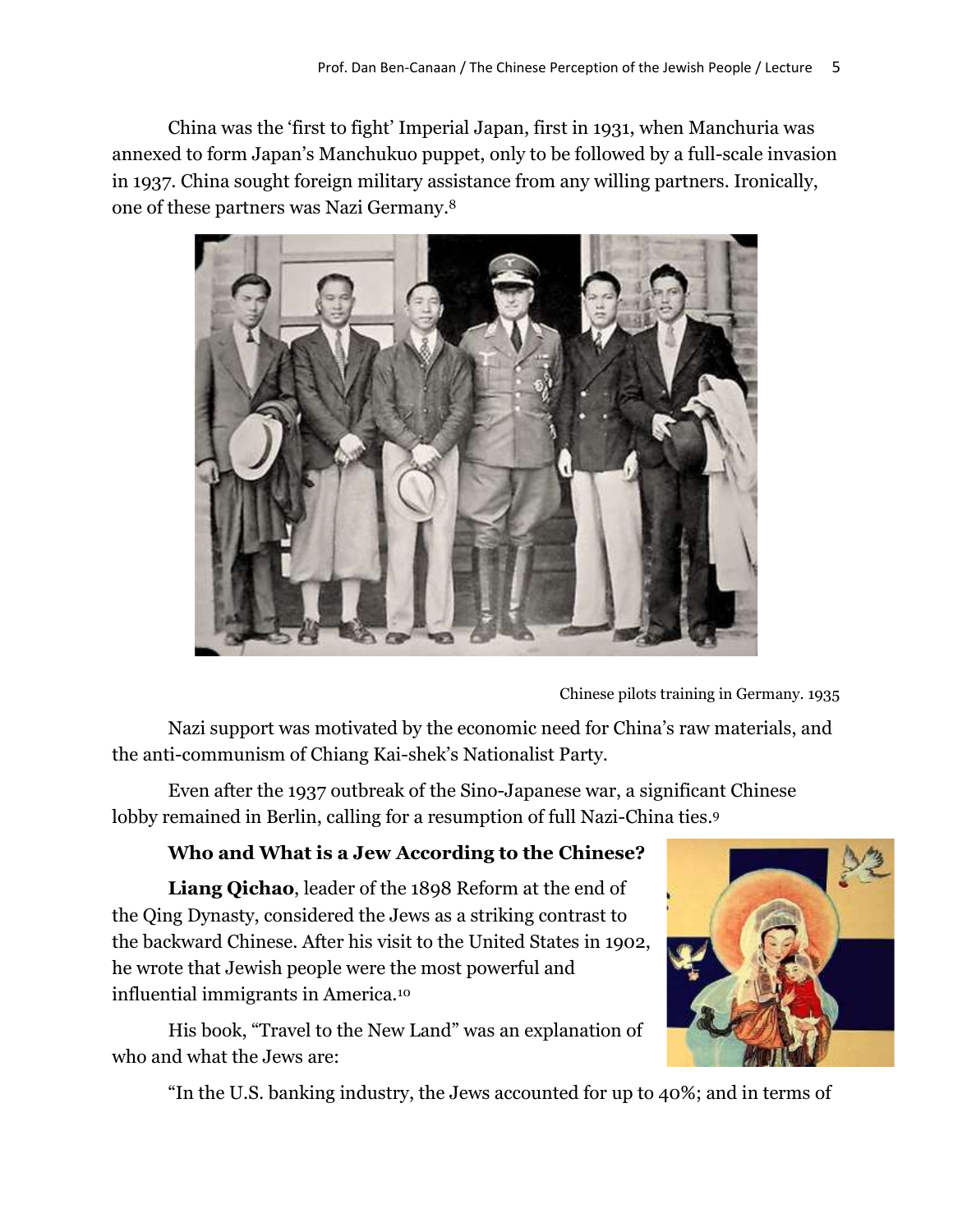bank employees, Jews accounted for close to 60%. Seventh Avenue, New York's largest street, along which there are thousands of big stores, Jewish businessmen occupied up to 70% of the total. The governing of New York City is dominated by the Jews and there are no other competitors. So are the cases in most other cities. There were more than 20 million Jews in New York City, most were all big entrepreneurs."



**Liang Qichao** wrote that when he first came to New York he happened to hear about Russian pogroms. At that time, New York's major newspapers covered condemnations for the Russians' cruelty over the Jews. However, he wrote, there were only less than 400 killings. If you look back at the humiliation history of civilization, you would find that Russian soldiers killed over 7000 Chinese in one day along the Heilong River, in the northeast of China.

The Jews suffered light compared to the poor Chinese. But how many global newspapers were willing to report for the Chinese? Why do they only have pity for the Jews? Because New York was founded by the Jews. New York is equivalent of affecting the entire United States, thereafter, touching the whole world.

Being the foremost thinker in China of at least the first two decades of the 20th century, **Liang Qichao** has influenced many of the Chinese intellectuals, and social magnets who helped spread such beliefs and attitudes. His writings were enthusiastically read by students and intellectuals.<sup>11</sup>

But **Liang Qichao** was not alone. Many others followed suit.

In *Turn Around Abruptly* **Chen Tianhua** wrote that to be a man who was just like the homeless Jew would be the greatest and severest fear.<sup>12</sup>

**Kang Youwei's** long poem said that the Chinese should learn from the suppression of the Jews and be aware of the importance of protecting China, and not make the Chinese be like the homeless Jews. 13

These comments about the Jews based on Chinese own reality had an appeal, especially to the common people who looked, as others did, for salvation from their miseries.

----------------------------------

China can be a model for racism because it believes in the purity of its blood and does not accept the 'Other' into her midst.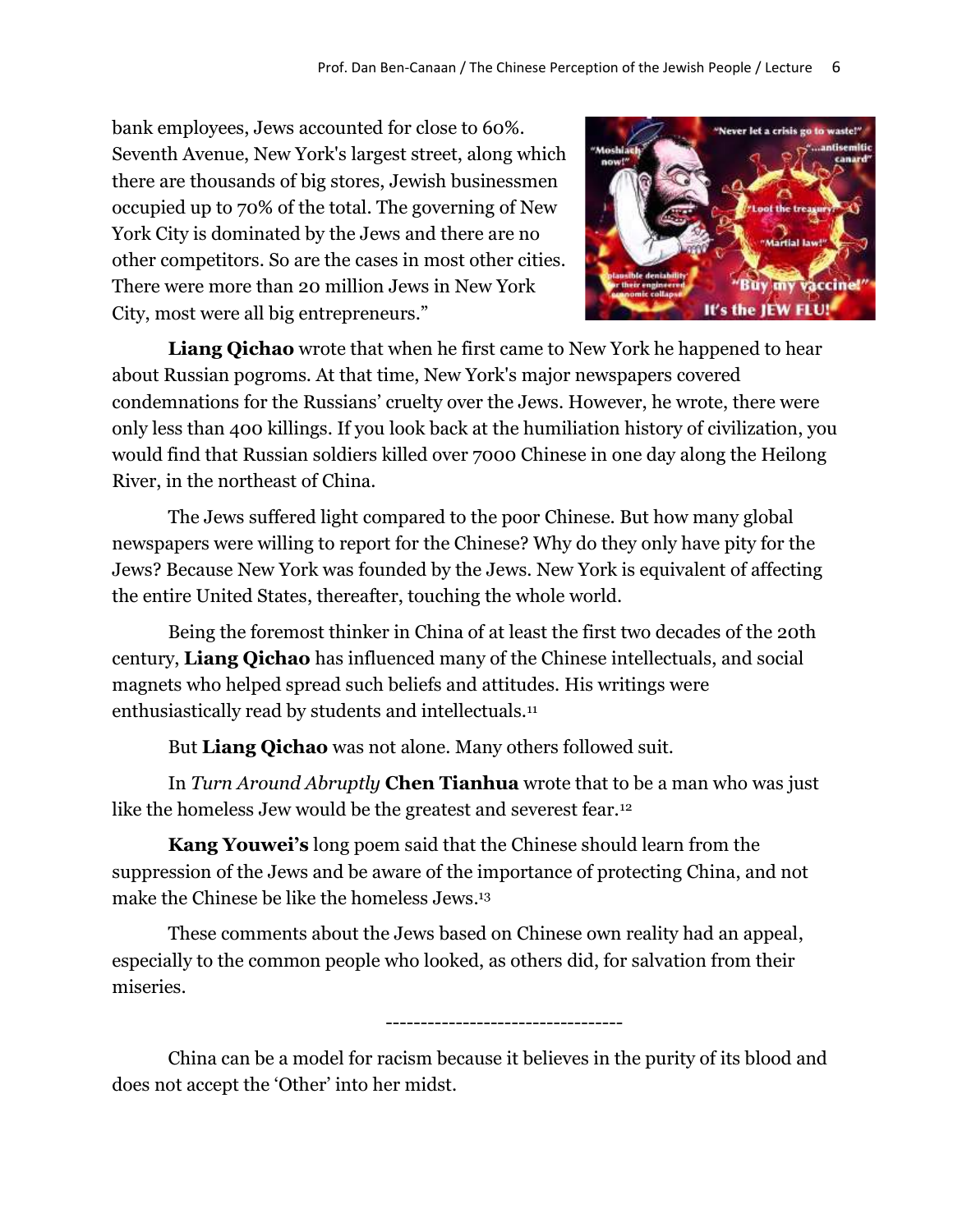An article in a Jewish quarterly written by **Fu Xiaowei**, a Chinese professor at Sichuan International Studies University in Chongqing, attempts to explain the Jewish phenomenon in China by claiming that the Jew is being confused with Christian by the Chinese.<sup>14</sup>

**Fu** maintains that what does influence the Chinese is their belief that Jews and the Christians belong to the same religion because they share the same Bible."<sup>15</sup> For the Chinese, this is manifested in the nature of the Jew as traitor and greedy, a notion that goes well with the term Jew coined by the Christian missionaries who, among other things, translated the New Testament into Chinese and gave the Jew the appearance of a "mad dog".

Many translators use a note where they explain something that is related to the Bible. The translators, according to **Fu**, always refer to the Christian Bible.

Here is a translation of both text and a note in a Chinese version of Issac Bashevis Singer's *The Son from America*.

Singer's original text reads:

"He kissed her again and asked, 'Mother, didn't you receive a cable?'

"What? If I lived to see this, I am happy to die,' Bracha said, amazed by her own words."<sup>16</sup>

But the translator turns this into:

"If I lived to see the camel, I am happy to die… Bracha does not know what a cable is and mistakes it as camel and it reminds her of the New Testament, Matthew 19:24 when Jesus said to his disciples: 'It is easier for a camel to go through the eye of a needle than for someone who is rich to enter the kingdom of God.' Now Bracha feels happy."<sup>17</sup>

What a way to twist a text into the notion that the Jew is rich as well as a traitor.

According to **Fu Xiaowei** "books about Jewish thinkers, scientists, politicians and especially businessmen are in great demand. Of the seven books in Chinese containing "Talmud" in their titles, three of them take Talmud to mean the Jewish business bible."<sup>18</sup>

Over a long period of time, the Chinese had no other channel to gain knowledge of Judaism but through Christian missionaries, books about Christianity or the Christian Bible. There is still no Bible, the Old Testament, in China that has been translated directly and through from Hebrew. The result is that the Chinese get their view of Judaism via Christianity.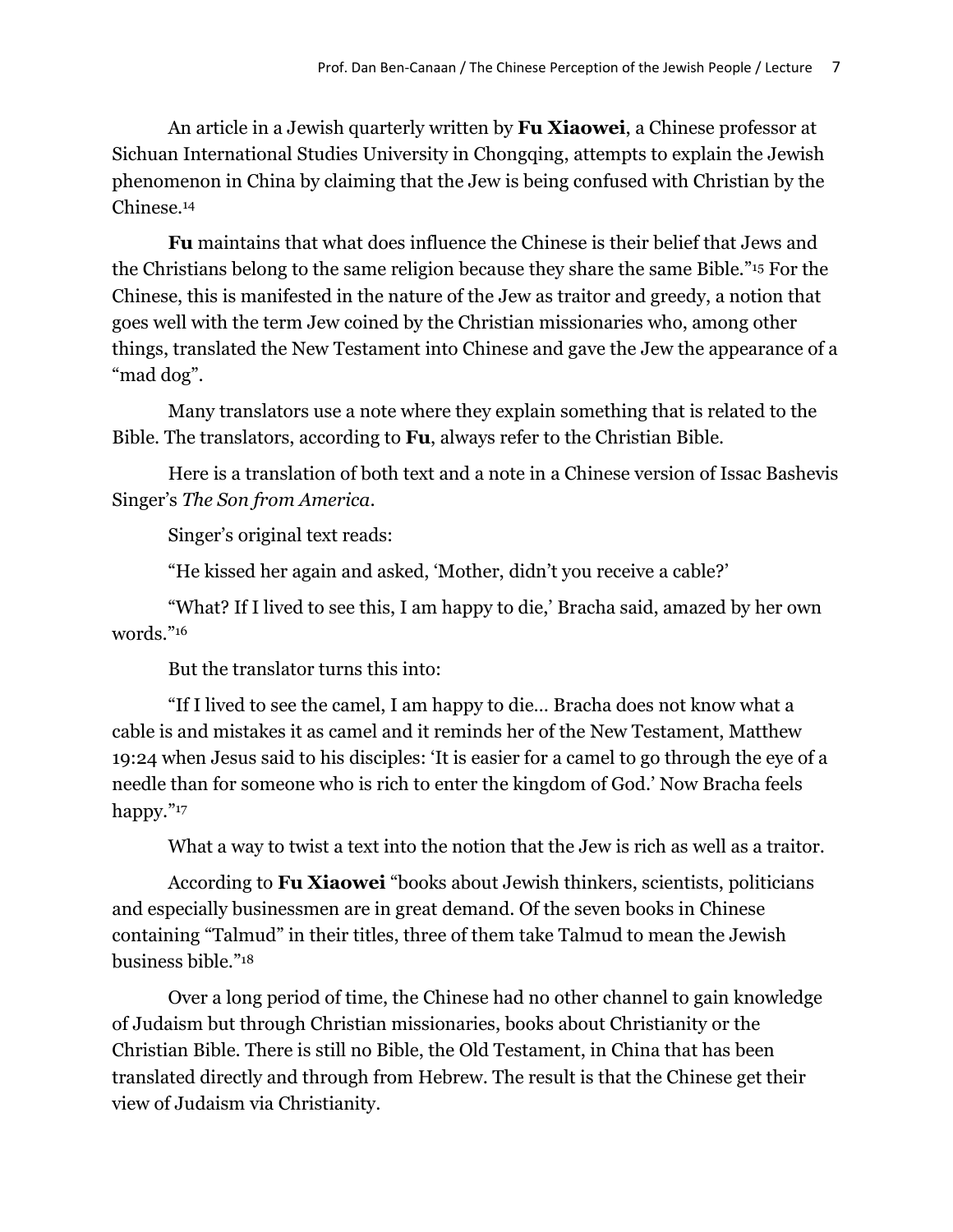Christian missionaries influenced greatly the Chinese in their teachings, writings, and translations of the New Testament. They did also introduce a new meaning to the term Jew - "mad dog".

The New Testament – allowed the spread of biblical Juda syndrome – of deceit, deception, and betrayal of Christ by the Jews.

# **Youtai: The mythical Jew: On stereotypes of Jewishness in China**

"In modem China, the term '**Jew**' or **'You-tai**', can be a symbol for money, deviousness, and meanness; it can also represent poverty, trustworthiness, and warm-heartedness. It has religious as well as secular meanings. One day the 'Jew' is a stateless slave, another day he is the dominant power in the world. The 'Jew' is nationalist and at the same time cosmopolitan. He can be a filthy capitalist or an ardent communist, a committed revolutionary or a spineless loser. In other words, anything which



the Chinese aspire to is Jewish, and, at the same time, anything which they despise is also Jewish."<sup>19</sup>

**Zhou Yun,** another Chinese influential writer, wrote "you love the Jew for he possesses everything you want and hates him because you do not have it."

## **The Jews as Business Mad Men**<sup>20</sup>

For millions of young Chinese who are desperately seeking success and money in a rapidly-changing society, images of 'successful and rich Jews' have become a living scripture. A popular book series, entitled *Revelations on the Jews' Superior Intelligence*, was launched in 1995. It is divided into four books with subtitles such as: 'The romantic and legendary political and business maniacs', and 'The extraordinary and unconventional **art-ists** and men of letters". Each back cover is printed with the same statement that "**this is a good book which will probably change your life**":

The Jews are the smartest, the most mysterious, and the richest nation/race in the world. If one does not know anything about the Jews, he will not understand the world. "When a Jew sneezes at home, every bank in the world will catch a cold." When three Jews are together, they can influence the global currency market."<sup>21</sup>

Clearly, to the Chinese readers, the term 'Jew' represents money, meanness, power, and success.

The term **You-tai** is a relatively new one. It was coined by two German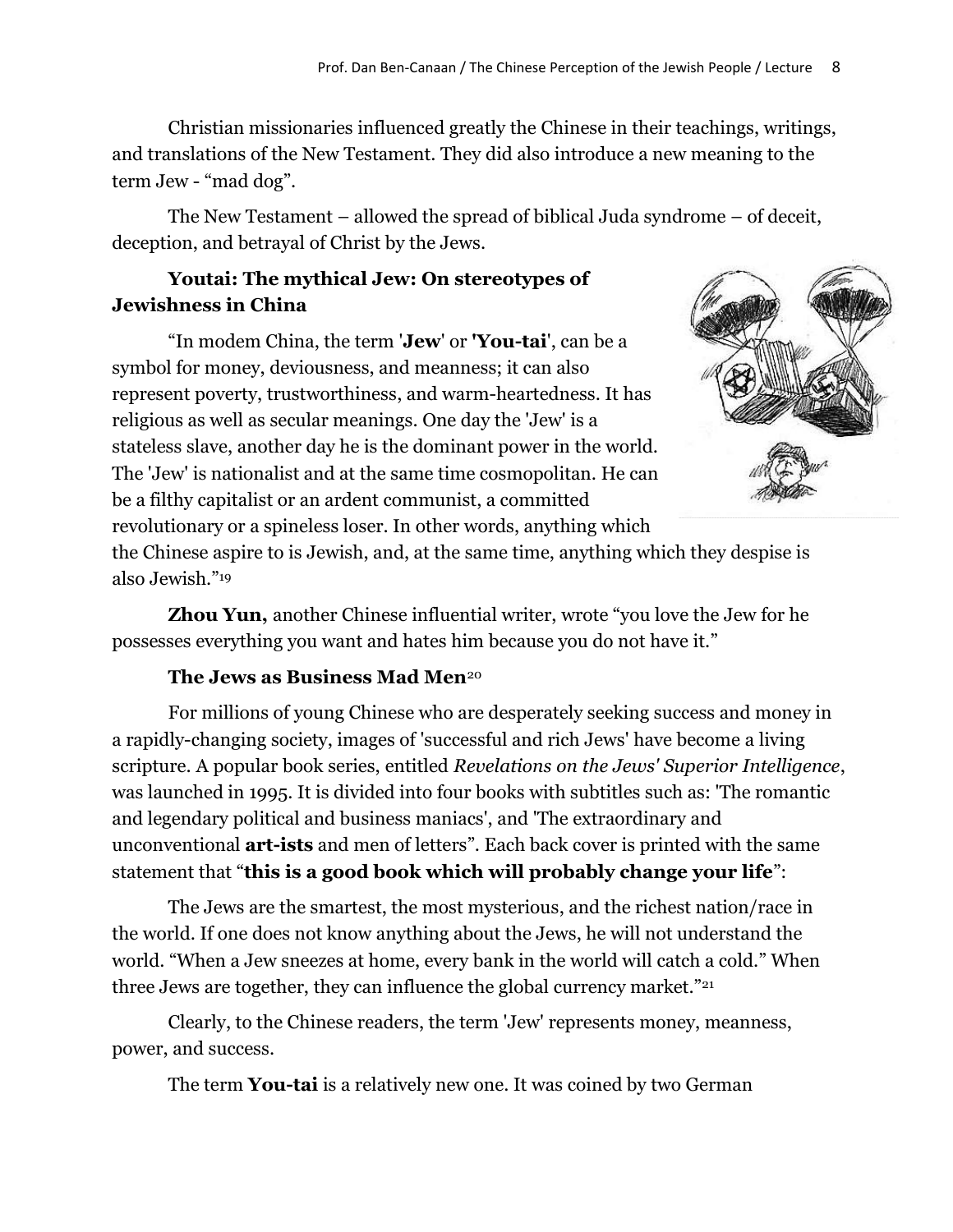missionaries who translated the Christian bible into Chinese in the 1800s, and while doing so were looking for a derogatory term that will describe the Jews. What they came up with was **You-tai – mad dog**. Over the generations since, the term lost its original meaning and now indicates money, power, wisdom, and success.

## **Racism and Anti-Semitism**

Anti-Semitism comes to a large degree out of racism.

Japanese army officers who studied in Moscow and St. Petersburg were among the first to import anti-Semitism into Japan. But Japan's actual contact with Jews, in real and not imaginary terms, took place in northeastern China, in Manchuria, over which Japan and Russia had contested.

After the Russian October Revolution in 1917, merged with the anti-Bolshevik sentiment, anti-Semitism posed a threat to the Jewish community of Harbin.

Multiple fascist groups assembled in Harbin to form the International Russian Fascist Party in May 1931.<sup>22</sup>

It was in Harbin that overt anti-Semitism by a local Chinese organization raised its nasty claws. The journal *Vestnik Azii* (Herald of Asia) quoted the **Chinese Harbin Chamber of Commerce** in a 1911 report to Beijing's Ministry of Industry, Agriculture and Trade that "…The approaching review of the trade treaty is the most convenient to raise the Jewish question. In each article providing the Russians with privileges, we must include a note that that article does not apply to Jews. Only in this way, we will succeed in limiting the rights of the Jews…"<sup>23</sup>

In 1922, the Harbin government passed an ordinance prohibiting the use of Yiddish in public places.<sup>24</sup>

In 1926, the Chinese authorities refused to ratify the status of the Jewish community and ordered it to cease functioning. The authorities also refused to legalize the Zionist Society for Jewish Resettlement in Palestine, insisting it was a political rather than a philanthropic body. By mid-1927 the Jewish Communal Board of Harbin was limited to religious and charitable activities, and issuing vital records.<sup>25</sup>

Chinese antisemitic articles appeared daily in Shanghai and other large cities, blaming the Jews for manipulating the Chinese population.

The flood of books about Jewish success, hot reads in China for the past 25 years, has prompted responses about the phenomenon.

"The Chinese Believe That the Jews Control America. Is That a Good Thing?" wrote **Clarissa Sebag-Montefiore**<sup>26</sup> in a leading American Jewish magazine. "Do the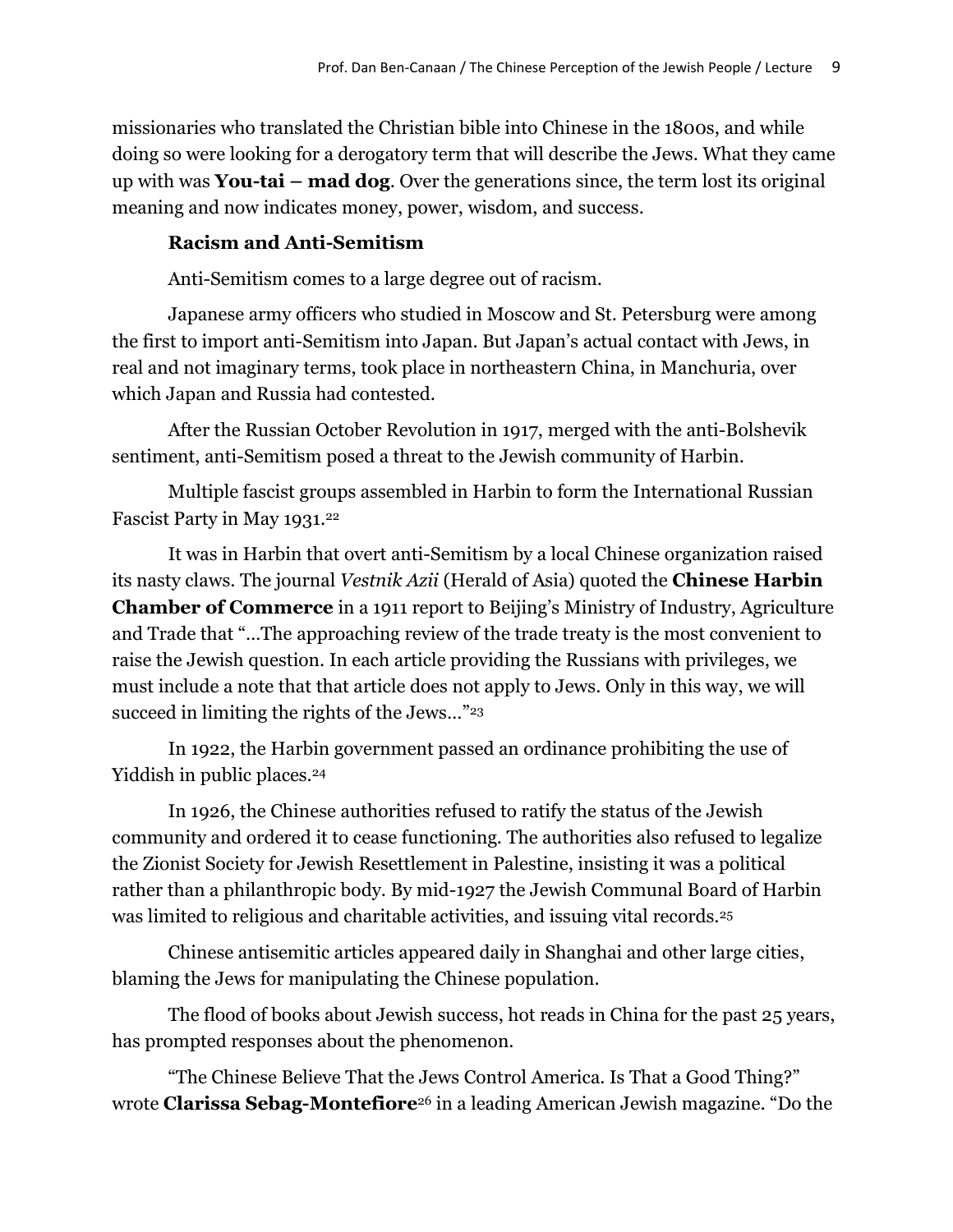Jews Really Control America?" asked one Chinese newsweekly headline in 2009. Such articles and books about Jews in China became popular—for example: "The world's wealth is in Americans' pockets; Americans are in Jews' pockets". This "would rightly be seen to be alarming in other contexts," wrote **Sebag-Montefiore**. "But in China, where Jews are widely perceived as clever and accomplished, they are meant as compliments. Scan the shelves in any bookstore in China and you are likely to find best-selling selfhelp books with most focus on how to make cash."27

**Prof. Xu Xin**, director of the Glazer Institute of Jewish and Israel Studies at Nanjing University concedes that many Chinese believe the Jews to be "smart, rich, and very cunning."

# **China's Search for the Secrets of Jewish Success**

In their quest to understand Jews better, popular Chinese authors and bloggers offer facts and myths about everything from the Talmud to anti-Semitism. In an essay published by Tablet magazine in 2016, **James Ross** writes that "we found the books were filled with misunderstandings and stereotypes. And books claiming to be based on the Talmud were mostly about wealth with little or no connection to actual Talmudic passages."<sup>28</sup>

"One of the best-selling books is What's Behind Jewish Success by **Tian Zai-wei** and **Sha Wen**. "It is said that Jews are distinguished by their noses. All Jews have hooknoses," and Jews control the diamond market because diamonds are "valuable and easy to carry which is ideal for Jews who are always drifting."<sup>29</sup>

**Liu Nan-yang** of Nanjing University wrote "In the Chinese minds, Jewish people control the banks in America. It means for them that Jewish people control the world, controls the governments…"<sup>30</sup>

**Prof. Xu** joins the chorus. Stereotypes in China, this is positive, **after all, had the Jews achieved nothing, no Chinese would be interested in them**."<sup>31</sup>

**This is a most interesting solution to antisemitism. Never achieve anything and you will be left alone.**

Stereotypes can lead to blind hate when conditions change. In an age where communication boundaries are blurred, accessible, and open to all, and when there is no safeguard that warns against what is factual and what is a myth, or altered reality, articles and gossip can be perceived as being the

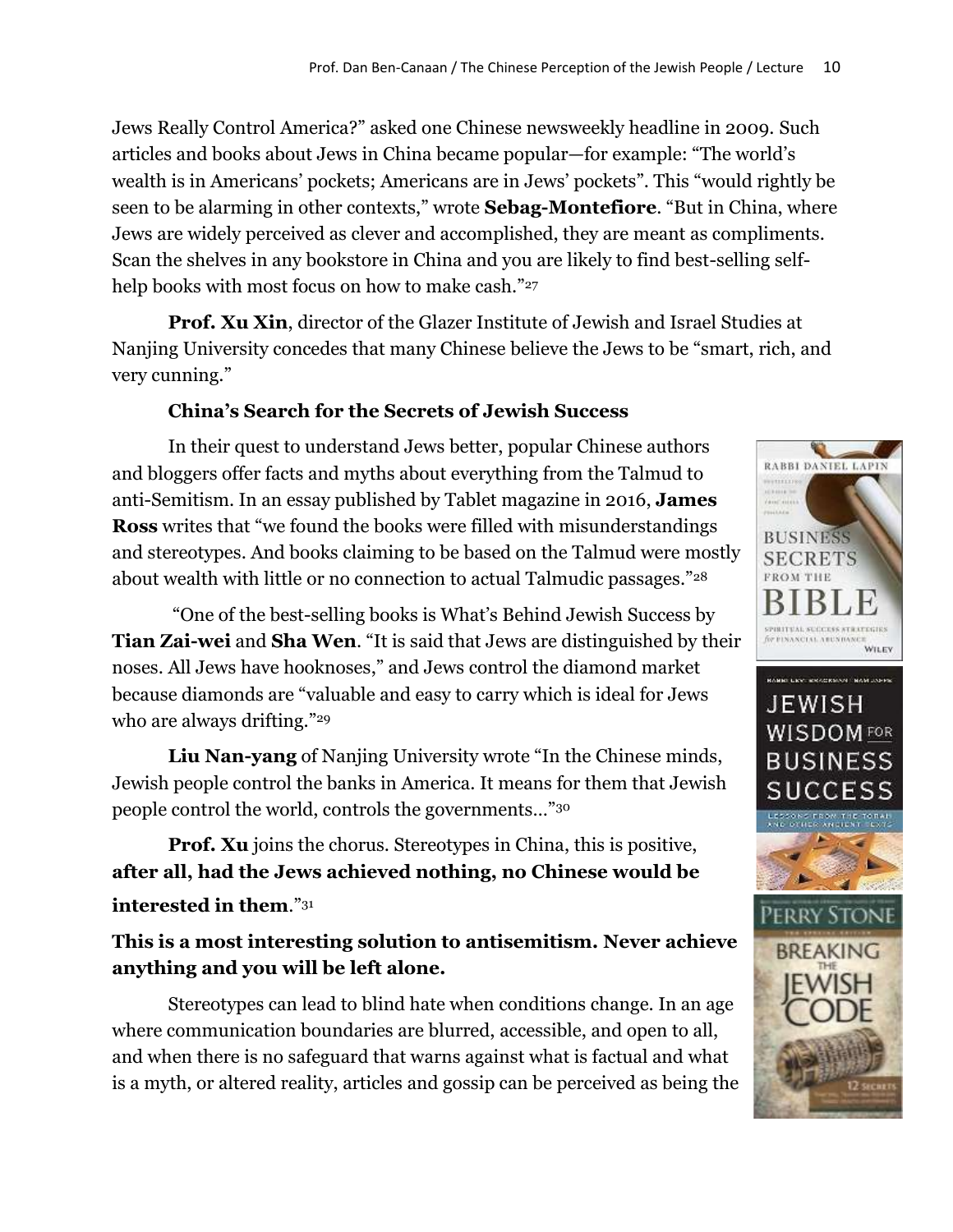gospel, the truth.

In this context, the Chinese construed the Jewish people as a valuable, almost natural cash resource.

As the evidence showed a clear Chinese delusion about the Jewish character, and as we read more Chinese writings about the Jews, one should wonder when it all has started and who were the catalysts that brought these to the present manifestation.

After all, China should have been free of stereotypical beliefs about Jews because it did not have historical experience in meeting with many of them.

The term **You-tai** – for Jew, was first introduced in the *Eastern-Western Monthly Magazine* edited by **Karl Gützlaff**, a German missionary, in 1833.<sup>32</sup> The magazine used the terms "**Youtai guo** (A country of Jewish people)". Later, the terms "**Youtai min**" (Jewish people) were used in *Christ Jesus Came into the World* published in 1836, and then "**Youtai ren**" (Jewish people) in the *Bible* published in 1840. Afterward, Youtai was adopted in *Brief Introduction of the World<sup>33</sup>* and the official document of **Taiping Tianguo**34.

But the meaning of the term **You-tai** had a negative connotation. In the 1830s, missionaries **Walter Henry Medhurst** and **Karl Gutzlaff** started to translate the New Bible for a new Chinese version. In order to ease translation complications, they invented the term **You-tai** to replace "路得亚" – **lu-de-ya - Judah**, the former translation for Jewish people. **Medhurst** thought that the term "**lu de ya**" did not present what he believed was the negative character of the Jews, whom he regarded as "**unjust, unbelievable and trustless**".<sup>35</sup>

Because China used to animalize foreign nations and foreign people in Chinese characters, Medhurst chose "**犹**" (**you – a mad dog**)—the one with the character "**犭**" for his purpose. In 1837 in his edited Chinese-English dictionary, Medhurst defined "**犹**" (**you**) as "**people who are unreliable and suspicious**".<sup>36</sup>

## 犹 **– you: a mad dog**

### 犭**- dog, a derogatory meaning in Chinese**

The missionaries knew that Chinese feudalistic dominators despised the foreign and the ethnic and racial minorities, and they would always name these minorities in terms with a derogatory character component "犭" **you**.37

The Medhurst-Gutzlaff Bible was very easy to read and understand and became popular throughout China. Soon the term **Youtai – a mad dog**, was accepted widely. 38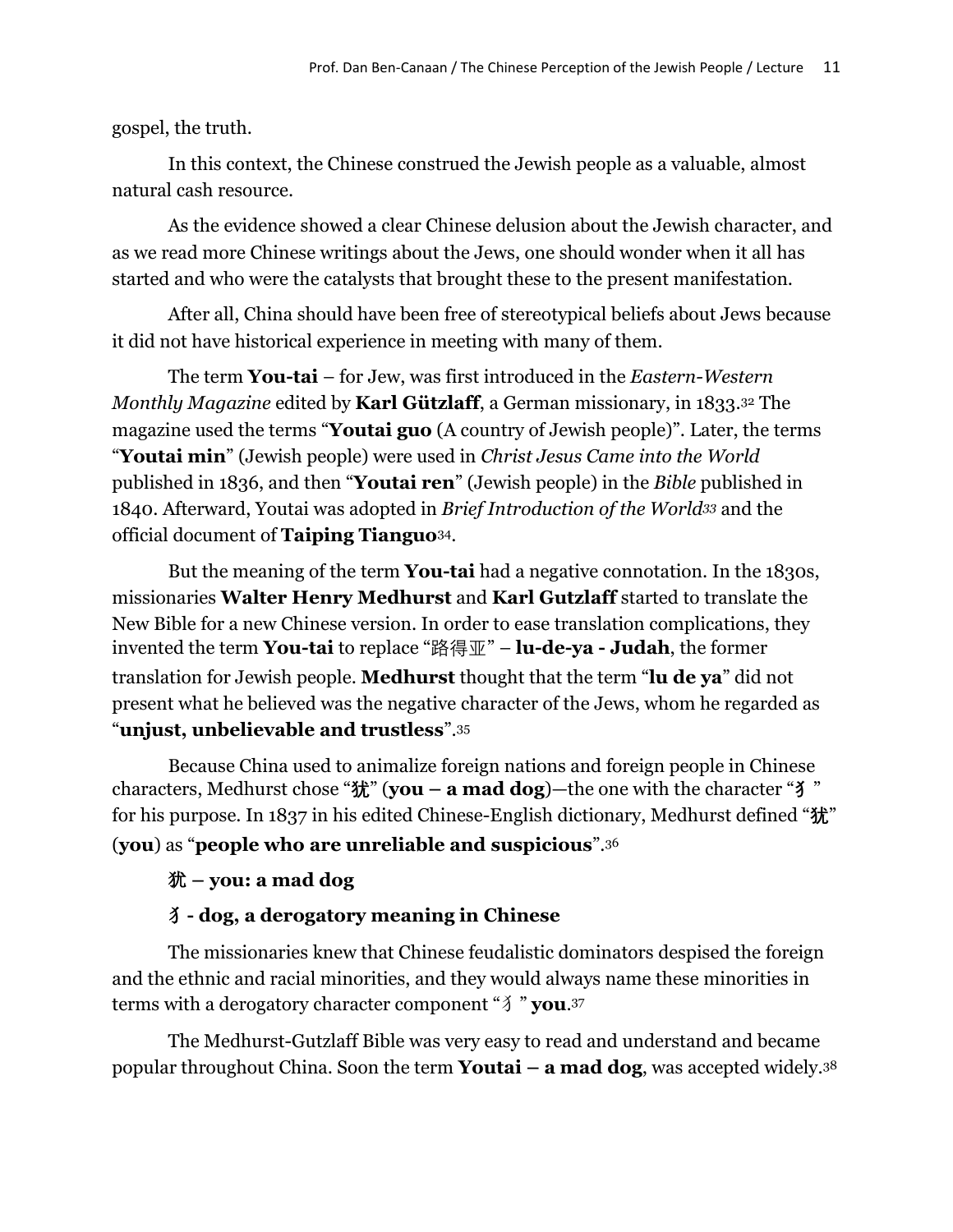It was many years later that the term went through transformation and a change in its original characters.<sup>39</sup> Gradually, it was used to describe high Jewish intellect, very good in business, and money power dominated.

## **The Business of Stereotyping People**

Economic measures were the foremost driver of the Chinese foreign policymaking since her "Opening Up" initiatives shortly after Mao's death in 1976.

Israel and the Jewish People were perceived as those who can help China overcome her handicap in providing knowledge, finance, and advanced technology, essential for her economic, technological, and political growth. These were a catalyst for the formation of diplomatic relations between China and Israel.

Yet, with her growing international involvement, China feels comfortable with her global strength, and would not hesitate to retaliate in a time of crisis if it deems necessary. With changing sentiments, the stereotypical view of the Chinese about the Jews may bring overt antisemitism.

Although individuals in China proclaim that their view of the Jewish people as money moguls, clever, and cunnings, comes out of admiration and respect, such notions are extremely dangerous, especially in a nation that has extreme nationalism and racial sentiments.

An article in the American-based Washington Post investigated the "Sold on a Stereotype" phenomenon. **Ariana Eun-jung Cha**, a Chinese-American correspondent for the Post, asserted that "in China, a popular genre of self-help books tell the secrets of making money the Jewish way."<sup>40</sup>

In bookstores, there are stacks of books built on a stereotype: "The Eight Most Valuable Business Secrets of the Jewish Business", "The Legend of Jewish Wealth," "Jewish People and Business: The Bible of How to Live Their Lives," and "Jewish Entrepreneurial Experience and Business Wisdom," are among the most popular ones.

**Cha** asserts that "throughout history and around the world, even outwardly innocuous and broadly accepted characterizations of Jews have sometimes formed the basis for eventual campaigns of violent anti-Semitism."

The books focus on the basic business genius that has little to do with religion or culture, and every book features one or more "case studies" of the success of the Lehman brothers, the Rothschilds, and other Jewish "titans of industry and captains of finance," as one author put it. Some books refer to **J.P. Morgan**, an influential Episcopalian leader, and **John D. Rockefeller**, a devout Baptist, as Jewish businessmen.<sup>41</sup>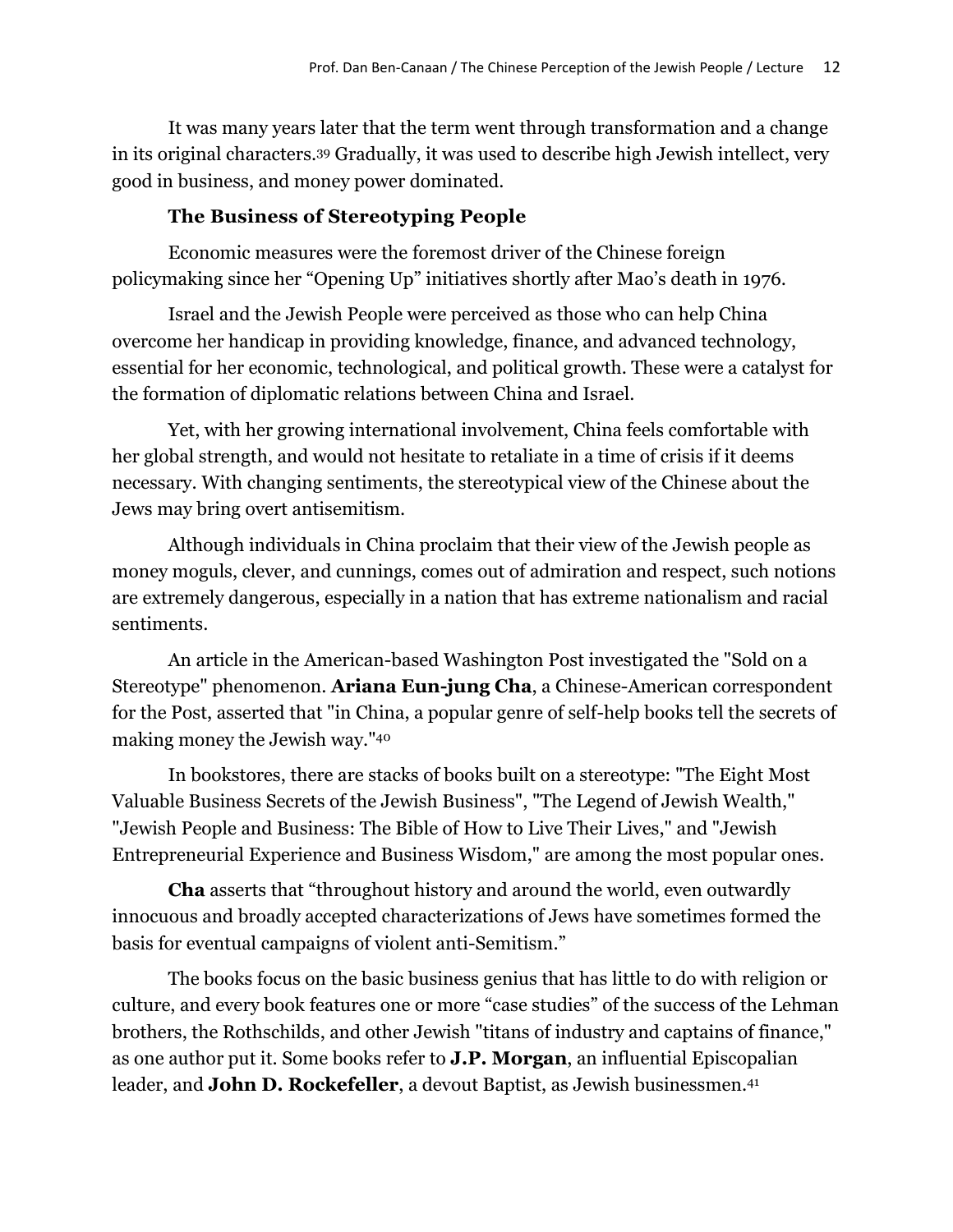These kinds of books contribute stereotypes about Jews and their supposed cleverness and business and most Chinese people believe that all Jews own most of the world's riches.

These books are available in all of China's libraries, including those in the universities.

Dr. **Pertti Sulevi Nikkila** and his wife Dr. **Aune Kaisa Maria Nikkila** from the missionary Institute of Sino-Christian Studies in Hong Kong gave a lecture to a very large group of innocent Chinese students, where they spoke about the position of man before "the lord" and about good and evil. "Bad and good are not for us to judge. Hitler and Mother Teresa or Gandhi are equal before the Lord Jesus Christ and only he can judge them for being good or evil," Hitler's actions were justified because he was the Lord's creation. Add this to the preaching that the "Lord" was betrayed by Juda, the soul of the "innocent" Chinese has been poisoned.

The Talmud and the understanding of Jewish laws is one of the subjects written about by several Chinese scholars. The Talmud describes the relationship between people on many matters. However, books written in China misinterpret and misguide the ignorant reader.

A book by Professor **Zhang Qian-hong** and titled 犹太人-犹太精神 **Jews · Jewish Spirit**<sup>42</sup> presents her understanding of the Talmud as a source of laws and rules regarding the Jewish dealings with matters of money for one's own "**selfish and sole benefits**" as she puts it. **Zhang Qian-hong** is one of the few Chinese who study Judaism and an important member of a newly created Chinese 'Jewish Studies Council'. In the chapter titled "**The Famous Spirit of Financing**" <sup>43</sup> the first quotation as a subtitle reads as follows:

"金钱叮当作响,坏话便戛然而止。《圣经》放射光明,金钱散发温暖。"

**"Jin qian ding dang xiang, huai hua bian jia ran er zhi. <sheng jing> fang she guang ming, jin qian san fa wen nuan."**

"**Money stops those who put a knife in your back, and the Bible shines like the sun and money sends out warmth**." Or in another translation, "**When money jingles, bad words come to a screeching halt. The Bible radiates light and money radiates warmth.**"

The author continues and says that *"***the Talmud teaches people to cherish money as well as cherish oneself***"*:

"身体依靠心而生存,心则依靠钱包而生存。"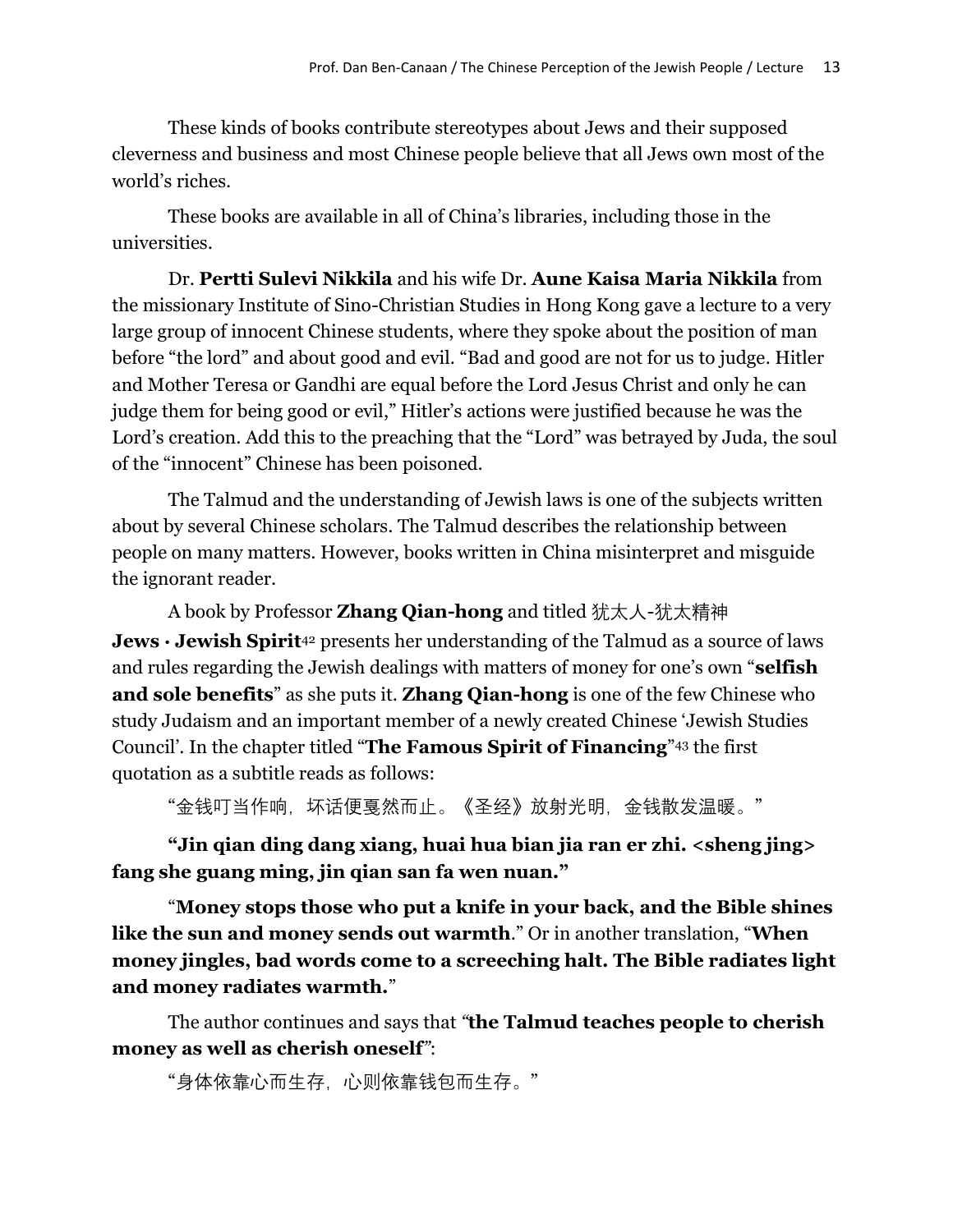"**One cannot live without the heart, while the heart stops beating without the purse.**" "**The body depends on the mind for survival, and the mind depends on the wallet for survival.**"

"钱不是罪恶,也不是诅咒,它在祝福着人们。"

"**Money is a blessing, not a vice or a curse.**" Or, "**Money is not a sin, nor is it a curse; it blesses people.**"

"拥有很多财产,忧愁可能相对增加,但完全没有财产的人,忧愁更多。"

"**Those who have money live with worries, but those who have not, carry greater worries.**" Or, "**Those who have a lot of property may have relatively more sorrow, but those who have no property at all have much more sorrow**."<sup>44</sup>

There is no one on the Chinese Jewish Studies Council, which is made of acclaimed academicians, who can help her understand the fallacies in her writing. Furthermore, her students carry these everywhere they go.

## **Case Studies**

In 1999 **Zhang Tie-jiang**, a Research Fellow at the Heilongjiang Academy of Social Sciences wrote an essay titled "Suggestions for the Study of Harbin Jews to Quicken Heilongjiang Economic Development".

In December of that year, Prime Minister Li Peng went on a visit to Israel for the first time. Soon after the Xinhua News Agency published **Zhang**'s essay. On April 7, 2000, the essay was sent to the related departments of the Central government in Beijing, and then to the Provincial government. **Song Fatang**, the Party Secretary of Heilongjiang province at that time, sent a document to the Heilongjiang Academy of Social Sciences, saying "please intensify the study of the history of Harbin Jews, in order to help expand our cooperative economic services." 45

An investigation conducted by the influential Chinese Southern Metropolitan Magazine found that the reports of the Heilongjiang Provincial Academy of Social Sciences to the government, always advised of integrating, packaging, and promoting Jewish culture and history in Harbin only for the sake of bringing in money.

The Academy's Jewish Studies central promotion website described it like this: "…**attracting [Jewish] business investments as the tenet of our existence and purpose**..."<sup>46</sup>

The "**International Forum on Economic Cooperation with World Jews**" <sup>47</sup> held in Harbin in June 2007 is a good case study. It was organized by the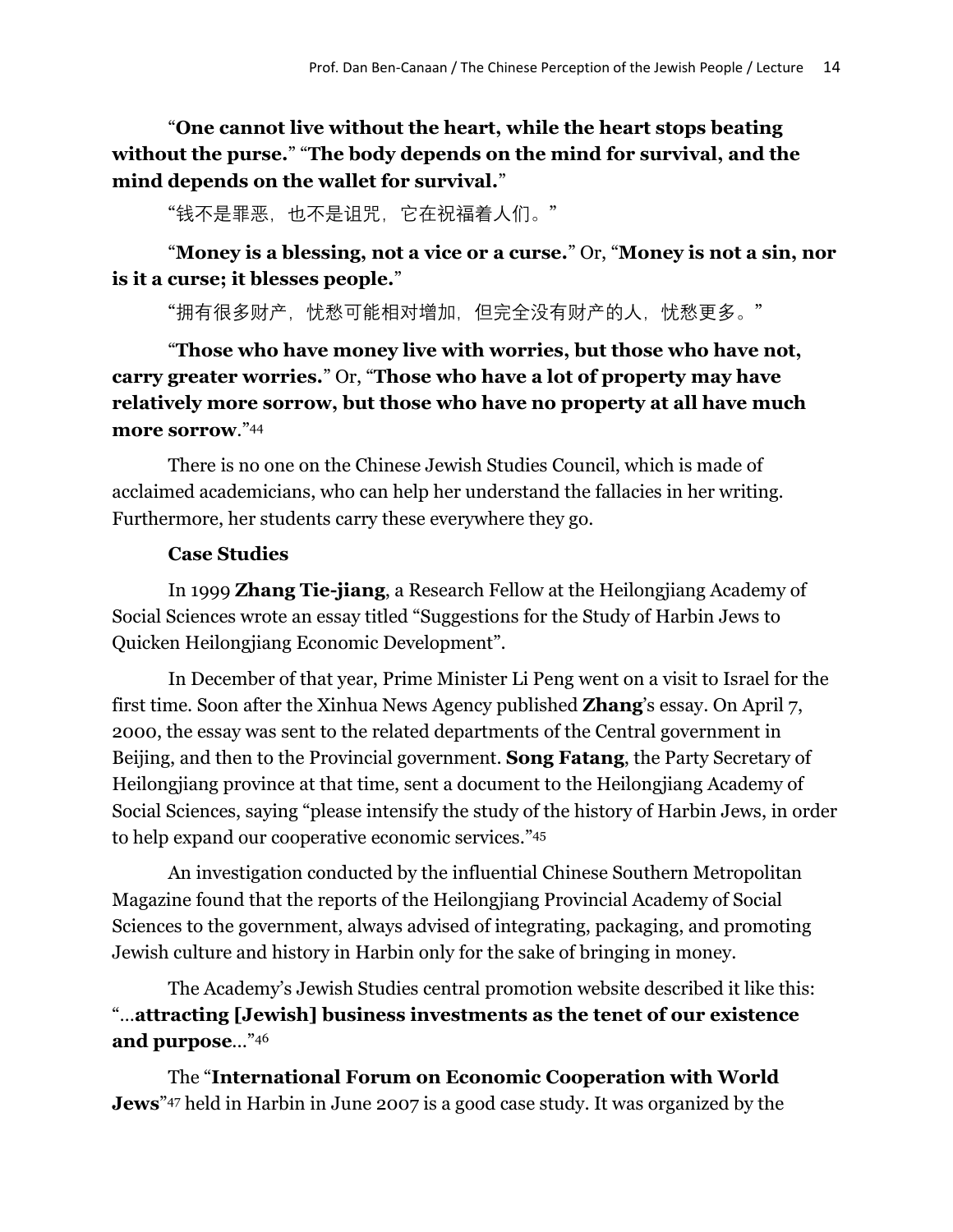Heilongjiang Academy of Social Sciences to coincide with the Harbin International Trade Expo between June 14 - 17, 2007. All hotel accommodation, meals, and local trips, including some flights, were paid in full by the Chinese government.

Of the 83 official participants, 16 were Israelis, among them the Israeli ambassador and his wife, a delegation of five local politicians from the Givataim municipality, a twin city to Harbin, the mayor and deputy mayor of Amikam village, three persons representing the Israel-China Friendship Association, two businessmen, one of Ehud Olmert's brothers who read a congratulatory letter of the Israeli Premier, and one professor from Heilongjiang University (me). There were nine guests representing the Jewish community Center in Birobidzhan, the "Jewish autonomous region of Russia". Three Americans, among them 2 consular officials and a history professor. Six guests from Hungary, all dentists, representing the Hungarian and Austrian Jewish Federations. The rest were Chinese, among them 15 from the Heilongjiang Academy of Social Sciences, a former ambassador of China to Israel, academicians from several universities in China, and officials representing the Heilongjiang and Harbin governments. There was one Chinese businessman who came from Beijing to promote his travel agency. In all, out of the 83 participants, only 3 were businessmen. But according to the official printed program, the foreign guests, including the Israelis, were all entrepreneurs.<sup>48</sup>

In his keynote speech at the opening ceremony of the Forum, Harbin Mayor, Mr. **Zhang Xiao-lian**, explained the important task of bringing Jewish money to the city and the province:

"The most memorable outstanding Jewish figures, for instance, **Carl Marx**, **Albert Einstein**, **Sigmund Freud**, **Edmund Husserl**, **J.P. Morgan**, **John Rockefeller**... the admirable entrepreneurial spirit and extraordinary wisdom of the industrious... The Jewish nation has won them the reputation of the 'world's No. 1 merchant' with their unique business skills and a large number of successful entrepreneurs all over the world... In today's world there is a classic appraisal of the Jewish wealth, **'the world's money is in the pockets of Americans, and the Americans' money is in the pockets of the Jews'**. This is the highest acclaim and praise to the Jewish wisdom... We will be more supportive, more open-minded, and more pragmatic, and work together with you, for a brighter tomorrow..."<sup>49</sup>

The Israeli Ambassador to China, Yehoyada Haim, could not find a way to answer this honor without creating a diplomatic crisis.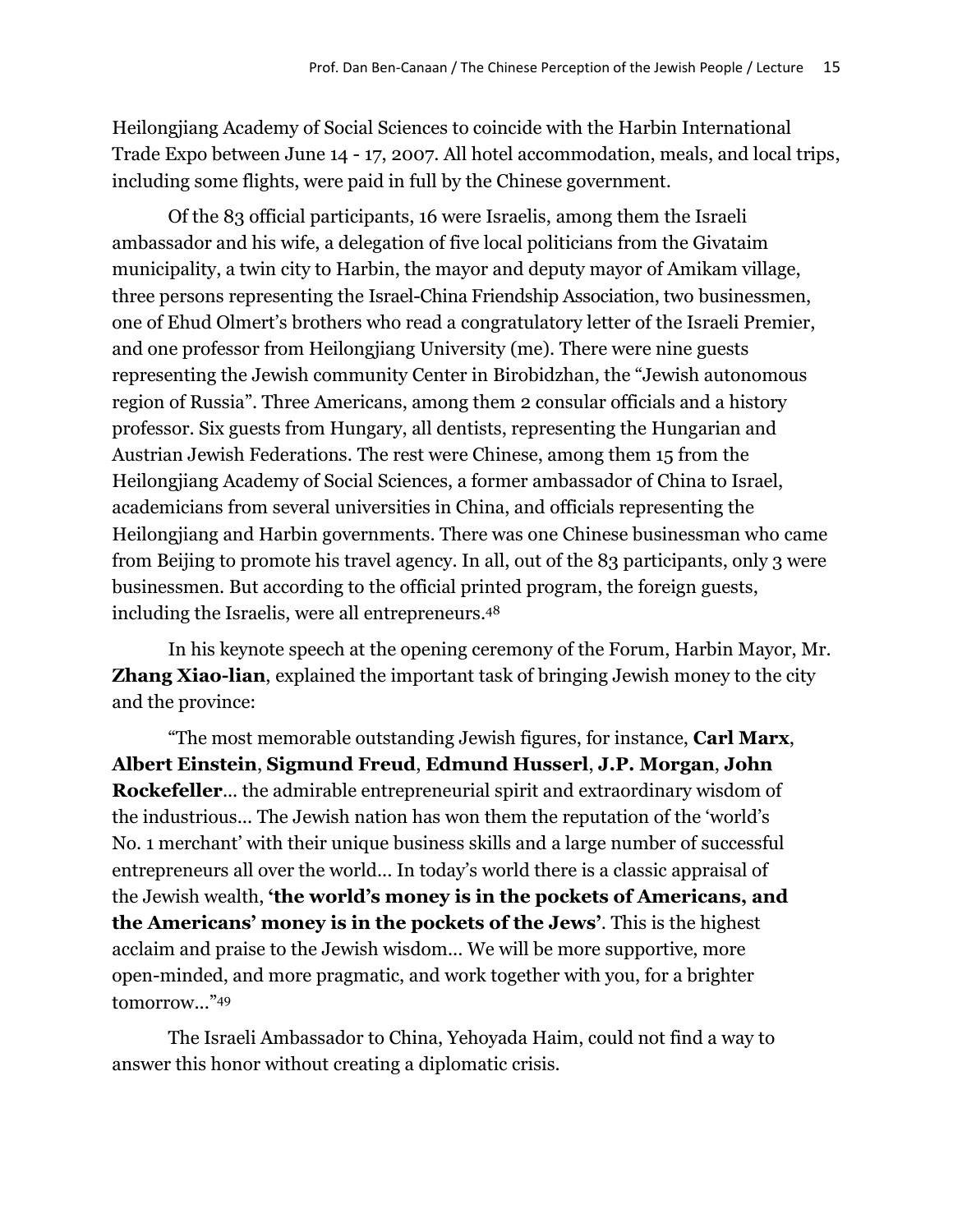While prejudice against Jews is a real and ongoing category in Western culture, little attention has been paid to the myths of the Jews and their impact in countries outside the West, especially in the Far East. In a 1997 article, **Zhou Xun**, one of China's premier contemporary social philosophers, states that Chinese intellectuals writing in the twentieth century have tended to construct Jews as a racial group with various positive and negative racial characteristics, which they borrowed from Western sources, including at times the language of antisemitism.<sup>50</sup>

Chinese perceptions of Jews were of several kinds, often the result of an undiscriminating reading of limited source materials. These portrayals, reinforced by the fictional images, gave way to antisemitic descriptions, especially in the Shanghai press after the outbreak of the Sino-Japanese War in 1937.<sup>51</sup>

The missionary journal, **Wan-guo Gong-bao** (Review of the times), published occasional articles about Jews—who they were and what their present condition was. A dominant theme in these early notices about Jews was that they were always perceived as different. Jews were people who did not belong, and therefore, in many countries, Jews were discriminated against.<sup>52</sup>

These texts were written for Chinese readers in Chinese language. There were different degrees of boldness in them, depending on the writer and his point of view.

After the outbreak of the Sino-Japanese War in July 1937, Shanghai's Chinese newspaper readers were able to find the Jew whose financial power was proving dangerous to China. Articles in **Xin Shen-bao**<sup>53</sup> were distinctly anti-Semitic and were a reaction to the influx of Central European Jewish refugees into Shanghai. "The Jewish problem had also become an East Asian problem. Within twenty-five years, the wealth of China's economy might very well gravitate toward Jewish hands, and Jews would then control China." 54

This "high regard to the Jewish people" is provocative and extremely dangerous, especially in a society that develops and promotes nationalism and race to its utmost.

### **The seeds have been planted.**

What it takes now is the cultivation of stereotypes into action. Place a ruthless leader, a demagogue who knows how to provoke innocent minds, an extreme nationalistic belief or judgment, a notion that the Chinese race is superior to all others, then mix these with a needed agenda – political, economic, or social, that blames the Other for all the ills of the society, thus what you get is a blend of dangerous actions that are aimed to eradicate you.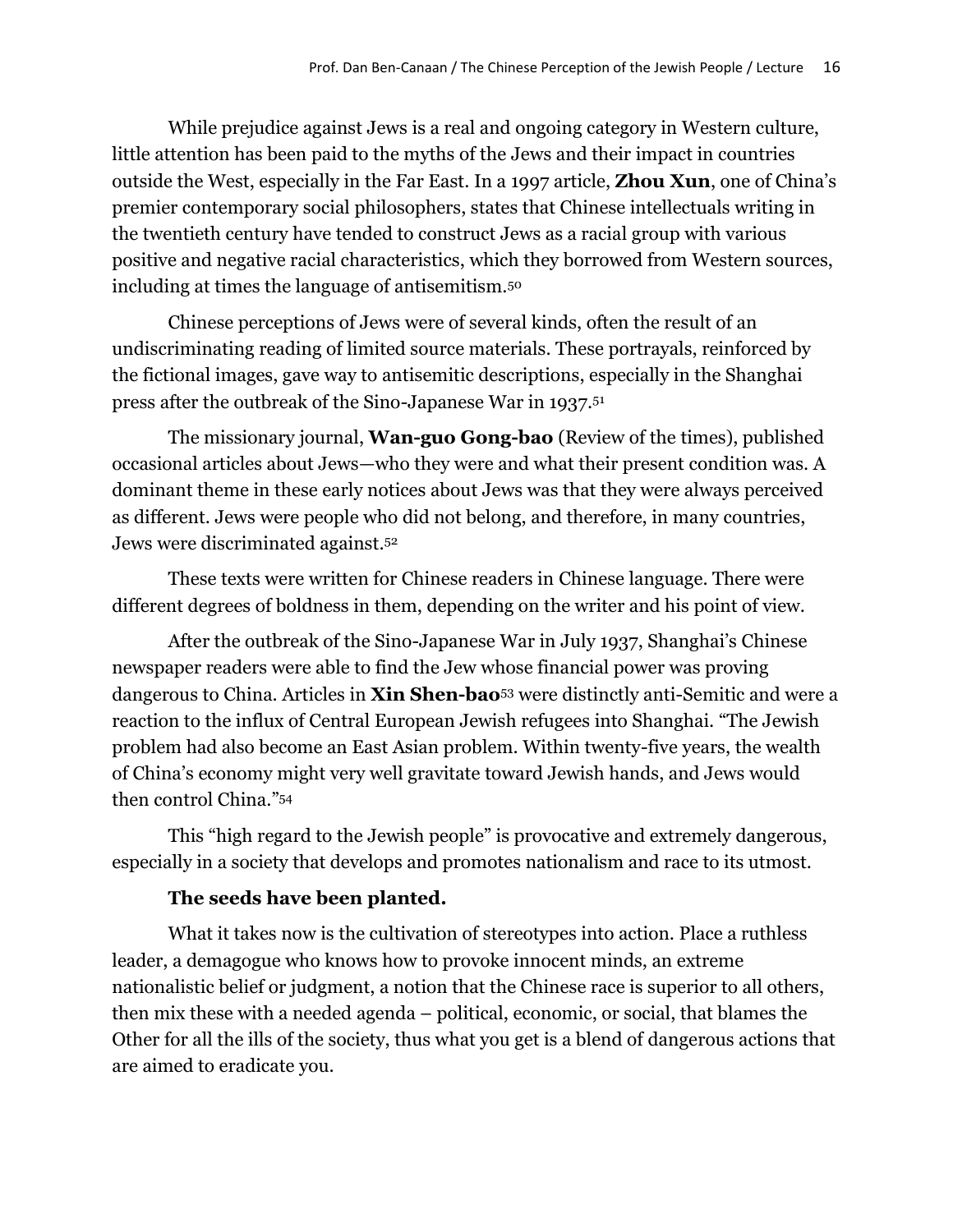China did not open to the world yet. It did open several windows through which she collects her gains. As the past 40 or so years have shown, China is good at choosing which window to open, which to close, and at what particular time.

The Jewish and Israeli window is open, but not in full. There are severe conditions and restrictions attached.

And when a strong regime aligns itself with terror nations such as Iran, North Korea, Putin's Russia, and other authoritarian rulers, it does so in order to gain a global stage as well as supplement its resources and sphere of influence.

Think then of what could happen to the Jew.

#### **Notes**

<sup>1</sup> The Algemeiner Journal, known informally as The Algemeiner, is a newspaper based in New York City which covers American and international Jewish and Israel-related news.

<sup>2</sup> Chinese Regime's Mouthpiece Slammed for 'Despicable' Antisemitic Caricature of US Secretary of State Antony Blinken by Algemeiner Staff. August 13, 2021

<sup>3</sup> Peng Xiangmo, Managing Director and Head of China Region Cukierman & Co. Investment House, and the founder of The Israel Plan Organization, in a letter to the author dated January 29, 2022.

<sup>4</sup> Ibid

<sup>5</sup> Tuvia Gering. Antisemitism With Chinese Characteristics. Tablet Magazine. February 16, 2022

<sup>6</sup> Zhang Jie. The Relationship Between Chinese Civilization and Jewish Capital has Changed Qualitatively". www.cinfoshare.org (Community Info Share) – December 21, 2021. Zhang is a Senior Research Fellow at the Chinese Academy of Science (CAS). The editor displayed Zhang's achievements: He has been engaged in a variety of industries and has made many achievements, is now a part-time professor of the capital finance research institute of China University of Political Science and Law, a legal person of Beijing Liangyue capital management co., director of Beijing Jinzhang science and technology development co., deputy editor-in-chief of global finance, visiting researcher of international institute of technology and economics, development research center of the state council, commentator on CCTV and China radio international, China economic network special commentator, lawyer, and financial real estate investor. since 2006, he has published many influential books and articles, involving politics, economics, law, history, and other aspects, which have aroused great repercussions because of their unique perspective, quick thinking and meticulous logic.

<sup>7</sup> Ng Weng Hoong in a letter to the author, Monday, August 16, 2021.

<sup>8</sup> Norton Yeung. *An Unexpected Partnership in WW2: Nazi Germany and the Republic of China*. September 26, 2017. War History Online: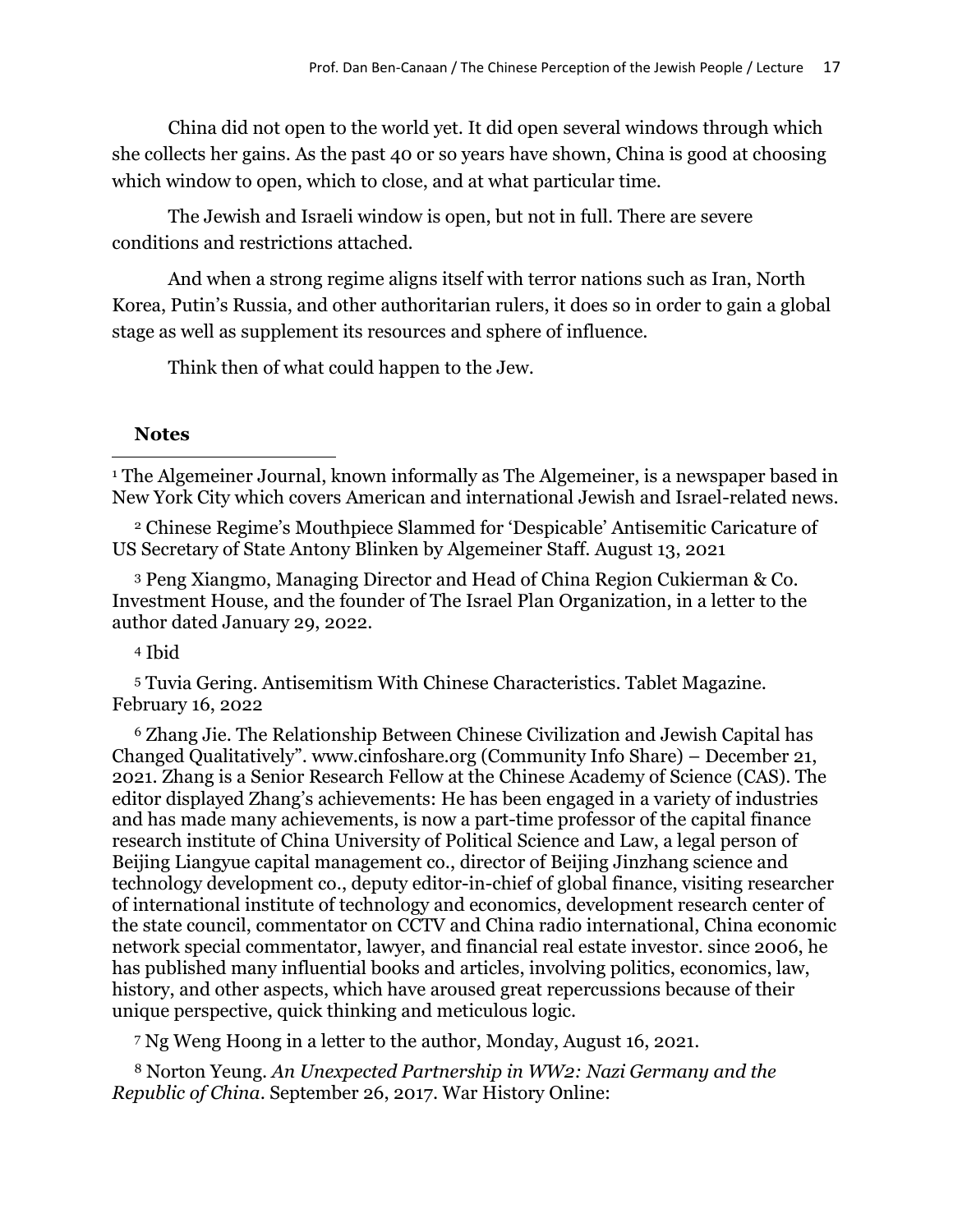https://www.warhistoryonline.com/guest-bloggers/unexpected-partnership-nazigermany-republic\_china-mx.html

<sup>9</sup> Ibid.

<sup>10</sup> Liang Qichao, The Orient (东方杂志), periodical 4, 1904, p. 10.

<sup>11</sup> Orville Schell, Discos & Democracy: China in the Throes of Reform. New York: Pantheon Books, 1988; Paperback: Anchor Doubleday, 1989

<sup>12</sup> Liu Qingbo, Collection of Chen Tianhua's Work (陈天华集), Hunan People Press (湖 南人民出版社), 1958. Turn Around Abruptly was published in 1903.

<sup>13</sup> Kang Youwei, Poetry Anthology of Wanmucaotang and Nanlanshi (万木草堂诗集·南 兰诗集), Shanghai People Press (上海人民出版社), 1996.

<sup>14</sup> Fu Xiaowei. Confusing Judaism and Christianity in Contemporary Chinese Letters. Judaism: A Quarterly Journal of Jewish Life and Thought. Vol. 55, No. 1-2, Summer-Fall 2006.

<sup>15</sup> Ibid.

<sup>16</sup> Singer, The Son from America 1973, p. 97.

<sup>17</sup> Zhenguo Hong, translator. Isaac Bashevis Singer, "Youzi Gui Lai/ The Son from America," Waiguo Wenxue Xinshang/Foreign Literature Appreciation 4 (1985), 25–28, at 28.

<sup>18</sup> Ibid. p. 21.

<sup>19</sup> Zhou Yun, China. In Focus Magazine, Issue No. 4, Spring 1998

<sup>20</sup> 狂人, 疯子 – Mad man, lunatic, maniac, crazy

<sup>21</sup> Zhou Yun, China In Focus Magazine, Issue No. 4, Spring 1998.

<sup>22</sup> John Stephan, The Russian Fascists: Tragedy and Farce in Exile, 1925-1945, London: Hamish Hamilton, pp. 48-59. In Chizuko Takao. JISMOR 10. P. 37.

 $23 \text{ VA}$ , 9 (May 1911): 186. In David Wolff, To the Harbin Station – The Liberal Alternative in Russian Manchuria, 1898-1914. Stanford University Press, Stanford California 1999. p. 100-101.

<sup>24</sup> "Yiddish Prohibited in China," Hebrew Standard, March 17, 1922; 1"Arrested for Speaking Yiddish," Hebrew Standard, April 7, 1922; "Chinese Authorities Prohibit Use of Yiddish," The Sentinel, January 8, 1926.

<sup>25</sup> "Movement to Secure Legal Status for Jewish Language Started," American Jewish World, April 24, 1925; "Chinese Authorities in Far East Bar Yiddish," American Jewish World, January 8, 1926; "Denied Permission to Function," The Sentinel, October 8, 1926.

<sup>26</sup> Clarissa Sebag-Montefiore, Tablet Magazine. March 27, 2014.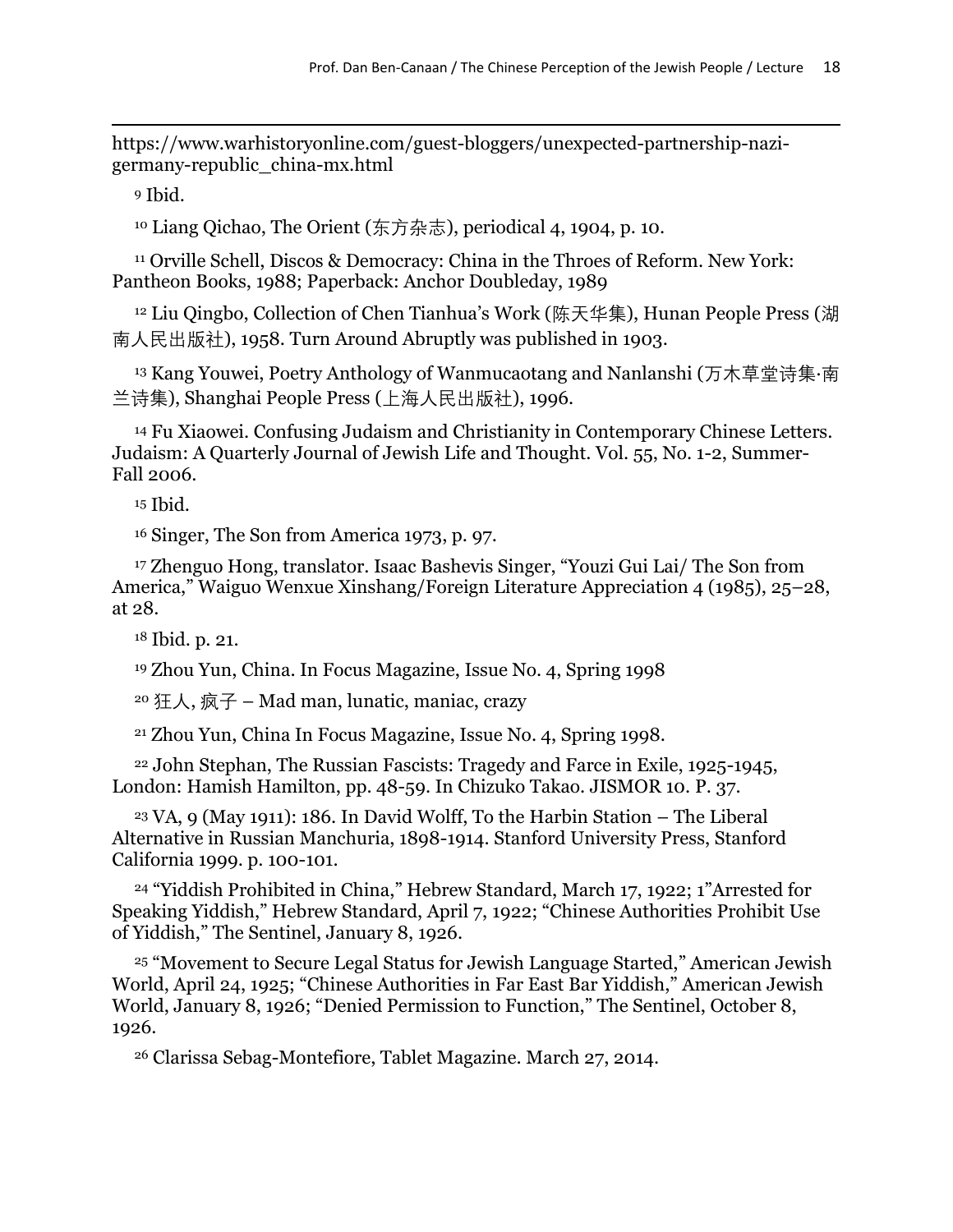<sup>27</sup> VA, 9 (May 1911): 186. In David Wolff, To the Harbin Station – The Liberal Alternative in Russian Manchuria, 1898-1914. Stanford University Press, Stanford California 1999. p. 100-101.

<sup>28</sup> James Ross. Tablet Magazine, January 25, 2016. "The Image of Jews in Contemporary China: An Identity Without a People," edited by James Ross & Song Lihong.

<sup>29</sup> Ibid.

<sup>30</sup> Clarissa Sebag-Montefiore, Tablet Magazine. March 27, 2014.

<sup>31</sup> Ibid.

<sup>32</sup> Fei Chengkang *What's the Purpose of Western Missionaries? A study on the Origin of Youtai*, published in Social Sciences Weekly, on December 8th, 1994.

<sup>33</sup> Brief Tour of the Ring is a book edited by Xu Jiyu. It was finished in 1849; it was the first book that introduced the world in a comprehensive manner about Indian, Arabic and European civilizations, Xu jiyu (1795-1873) was a scholar and official in Qing Dynasty..

<sup>34</sup> Taiping Tianguo (1851-1864) was a peasant rebellion in Qing Dynasty, created by Hong Xiuquan, based on the theory of equality in Christianity.

<sup>35</sup> Xin Quanming & Tian Wenge, *Study on Translation of Youtai in Chinese*. Nationalities Forum, July 15, 2007.

<sup>36</sup> ibid

<sup>37</sup> Fei Chengkang, Articles (文汇报), Jan. 23, 1994

<sup>38</sup> Zhou Xun: *Chinese perception of the "Jews" and Judaism: A History of the Youtai*, Richmond: Curzon, 2001.

<sup>39</sup> Pan Guang, *Chinese Perception of Jews in Modern Times*, published by the Shanghai Academy of Social Sciences Quarterly Periodical, 2nd issue, 2001. p. 182.

<sup>40</sup> Ariana Eunjung Cha, Washington Post, February 7, 2007

<sup>41</sup> Ibid

<sup>42</sup> Zhang Qianhong, *Jews • Jewish Spirit*, China Literary Federation Publishing House, October 1999. ISBN 7-5059-3458-9/I.2636. Prof. Zhang Qianhong is the Director of the Institute of Jewish Studies at the College of History and Culture, Henan University, Kaifeng, China..

<sup>43</sup> Ibid, p. 99

<sup>44</sup> Ibid, p. 104. Translated into English by Prof. Du, Heilongjiang University, School of Western Studies, English Department.

<sup>45</sup> Su Ling, Southern Metropolis Magazine, Guangzhou April 2007, An investigative article on the Heilongjiang Academy of Social Sciences, p. A18

<sup>46</sup> Ibid, pp. A19 to A26.